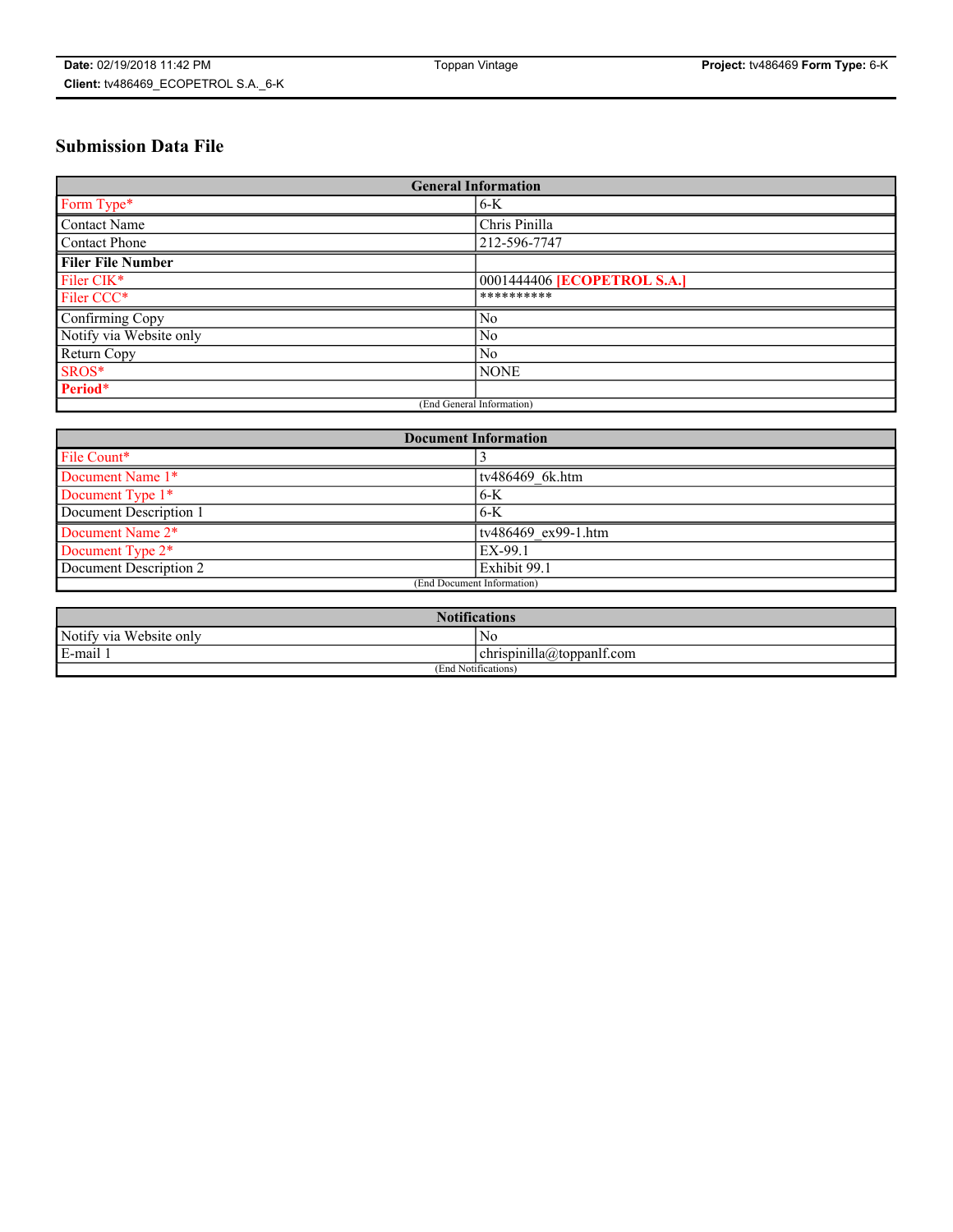#### **UNITED STATES SECURITIES AND EXCHANGE COMMISSION Washington, D.C. 20549**

### **FORM 6-K**

#### **REPORT OF FOREIGN PRIVATE ISSUER PURSUANT TO RULE 13a-16 OR 15d-16 UNDER THE SECURITIES EXCHANGE ACT OF 1934**

For the month of February, 2018 Commission File Number 001-34175

## ECOPETROL S.A.

(Exact name of registrant as specified in its charter)

N.A.

(Translation of registrant's name into English)

COLOMBIA

(Jurisdiction of incorporation or organization)

Carrera 13 No. 36 – 24 BOGOTA D.C. – COLOMBIA

(Address of principal executive offices)

Indicate by check mark whether the registrant files or will file annual reports under cover of Form 20-F or Form 40-F.

Form 20-F  $\boxtimes$  Form 40-F  $\Box$ 

Indicate by check mark if the registrant is submitting the Form 6-K in paper as permitted by Regulation S-T Rule 101(b)(1)

 $Yes \Box$  No  $\boxtimes$ 

Indicate by check mark if the registrant is submitting the Form 6-K in paper as permitted by Regulation S-T Rule 101(b)(7)

 $Yes \Box$  No  $\boxtimes$ 

Indicate by check mark whether the registrant by furnishing the information contained in this form is also thereby furnishing the information to the Commission pursuant to Rule 12g3-2(b) under the Securities Exchange Act of 1934.

 $Yes \Box$  No  $\boxtimes$ 

If "Yes" is marked, indicate below the file number assigned to the registrant in connection with Rule 12g3-2(b): 82-  $N/A$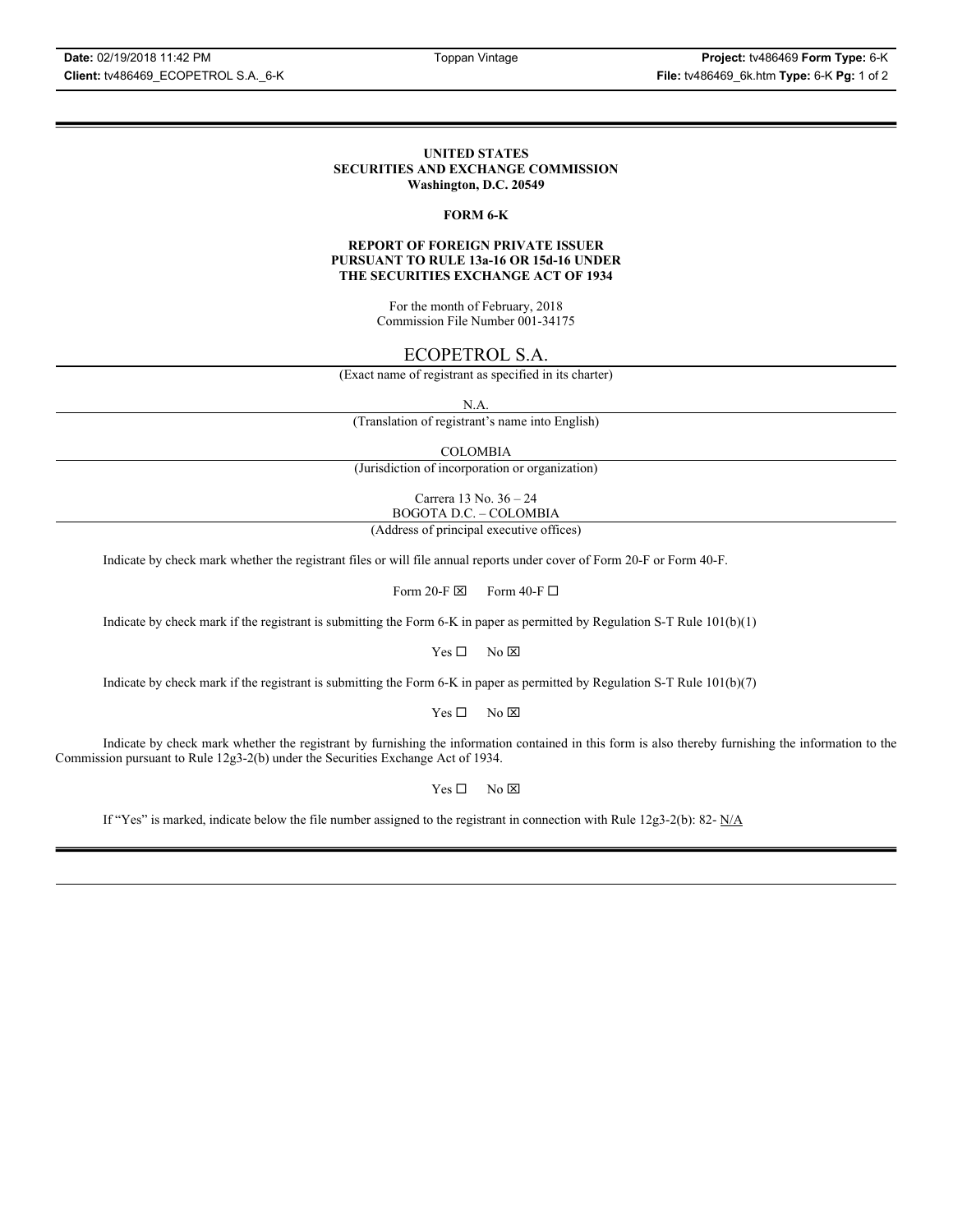## **SIGNATURES**

Pursuant to the requirements of the Securities Exchange Act of 1934, the registrant has duly caused this report to be signed on its behalf by the undersigned, thereunto duly authorized.

Ecopetrol S.A.

By: /s/ María Fernanda Suárez

Name: María Fernanda Suárez Title: Chief Financial Officer

Date: February 20, 2018